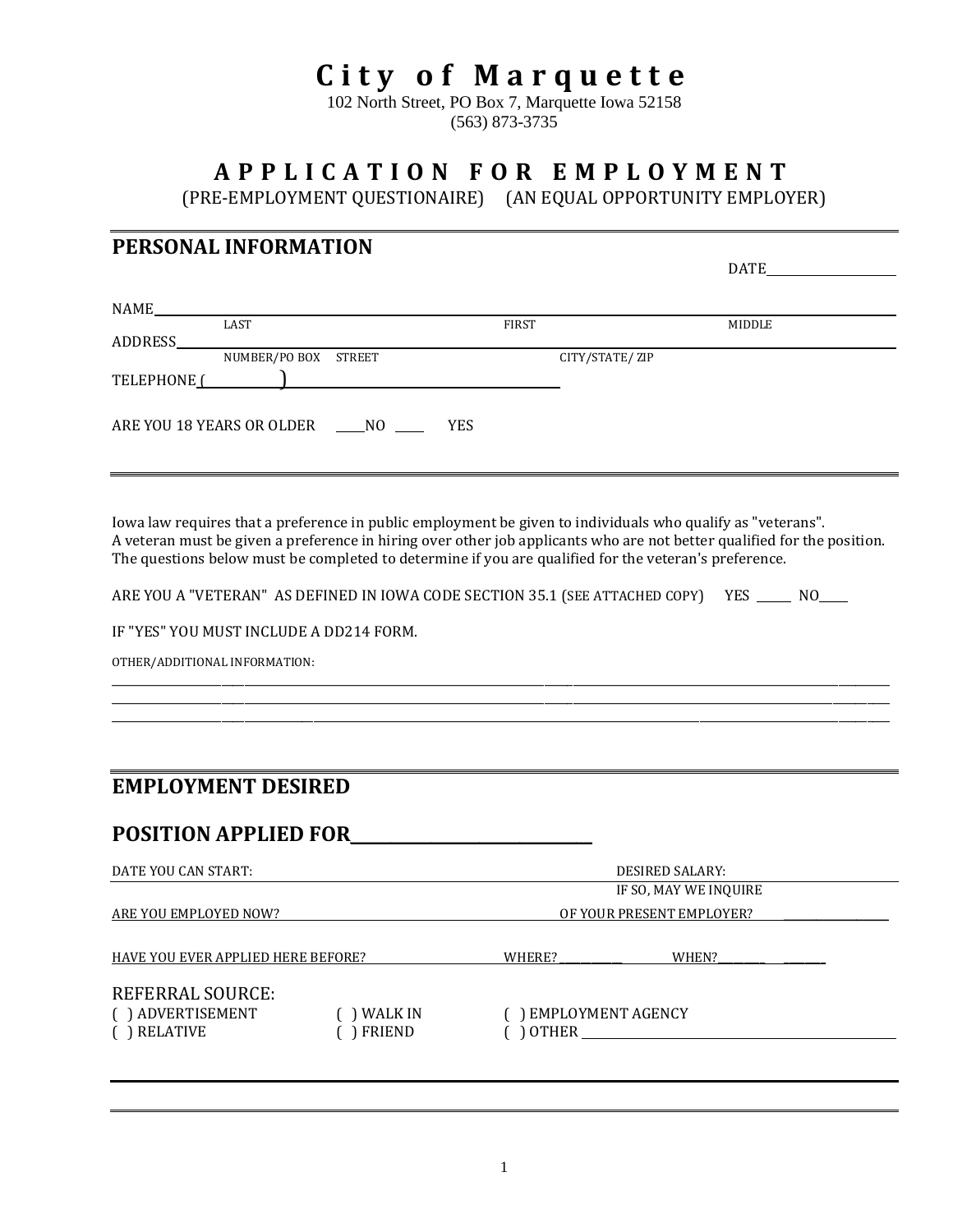| <b>EDUCATION</b>                                          | NAME AND LOCATION OF SCHOOL | *NO. OF YEARS<br><b>ATTENDED</b> | *DID YOU<br>GRADUATE? | <b>SUBJECTS</b><br><b>STUDIED</b> |
|-----------------------------------------------------------|-----------------------------|----------------------------------|-----------------------|-----------------------------------|
| <b>GRAMMAR</b><br>SCHOOL                                  |                             |                                  |                       |                                   |
| HIGH SCHOOL                                               |                             |                                  |                       |                                   |
| COLLEGE/<br><b>UNIVERSITY</b>                             |                             |                                  |                       |                                   |
| TRADE, BUSINESS,<br><b>SPECIALITY</b><br><b>EDUCATION</b> |                             |                                  |                       |                                   |

| FORMER EMPLOYERS (LIST BELOW LAST FOUR EMPLOYERS, STARTING WITH LAST ONE FIRST) |                              |               |                 |                              |
|---------------------------------------------------------------------------------|------------------------------|---------------|-----------------|------------------------------|
| <b>DATE</b><br><b>MONTH AND YEAR</b>                                            | NAME AND ADDRESS OF EMPLOYER | <b>SALARY</b> | <b>POSITION</b> | <b>REASON FOR</b><br>LEAVING |
| <b>FROM</b>                                                                     |                              |               |                 |                              |
| T <sub>0</sub>                                                                  |                              |               |                 |                              |
| <b>FROM</b>                                                                     |                              |               |                 |                              |
| TO                                                                              |                              |               |                 |                              |
| <b>FROM</b>                                                                     |                              |               |                 |                              |
| T <sub>0</sub>                                                                  |                              |               |                 |                              |

### REFERENCES: (GIVE THE NAMES OF THREE PERSONS NOT RELATED TO YOU, WHOM YOU HAVE KNOWN AT LEAST ONE YEAR).

| <b>NAME</b> | <b>ADDRESS</b> | <b>BUSINESS</b> | YEARS             |
|-------------|----------------|-----------------|-------------------|
|             |                |                 | <b>ACQUAINTED</b> |
|             |                |                 |                   |
|             |                |                 |                   |
|             |                |                 |                   |
|             |                |                 |                   |
|             |                |                 |                   |
|             |                |                 |                   |

#### HAVE YOU BEEN EMPLOYED WITH THE CITY BEFORE ( ) NO ( ) YES EXPLAIN: \_\_\_\_\_\_\_\_\_\_\_

#### DO YOU HAVE ANY RELATIVE EMPLOYED BY THE CITY ( ) NO ( ) YES EXPLAIN:

"I CERTIFY THAT THE FACTS CONTAINED IN THIS APPLICATION ARE TRUE AND COMPETE TO THE BEST OF MY KNOWLEDGE AND UNDERSTAND THAT, IF EMPLOYED, FALSFIED STATEMENTS ON THIS APPLICATION SHALL BE GROUNDS FOR DISMISSAL. I AUTHORIZE INVESTIGATION OF ALL STATEMENTS CONTAINED HEREIN AND THE REFERENCES LISTED ABOVE TO GIVE YOU ANY AND ALL INFORMATION CONCERNING MY PREVIOUS EMPLOYMENT AND ANY PERTINENT INFORMATION THEY MAY HAVE PERSONAL OR OTHERWISE, AND RELEASE ALL PARTIES FROM ALL LIABILITY FOR ANY DAMAGE THAT MAY RESULT FROM FURNISHING SAME TO YOU.

I UNDERSTAND AND AGREE THAT, IF HIRED MY EMPLOYMENT IS FOR NO DEFINITE PERIOD AND MAY, REGARDLESS OF THE DATE OF PAYMENT OF MY WAGES AND SALARY, BE TERMINATED AT ANY TIME WITHOUT ANY PRIOR NOTICE."

IGNATURE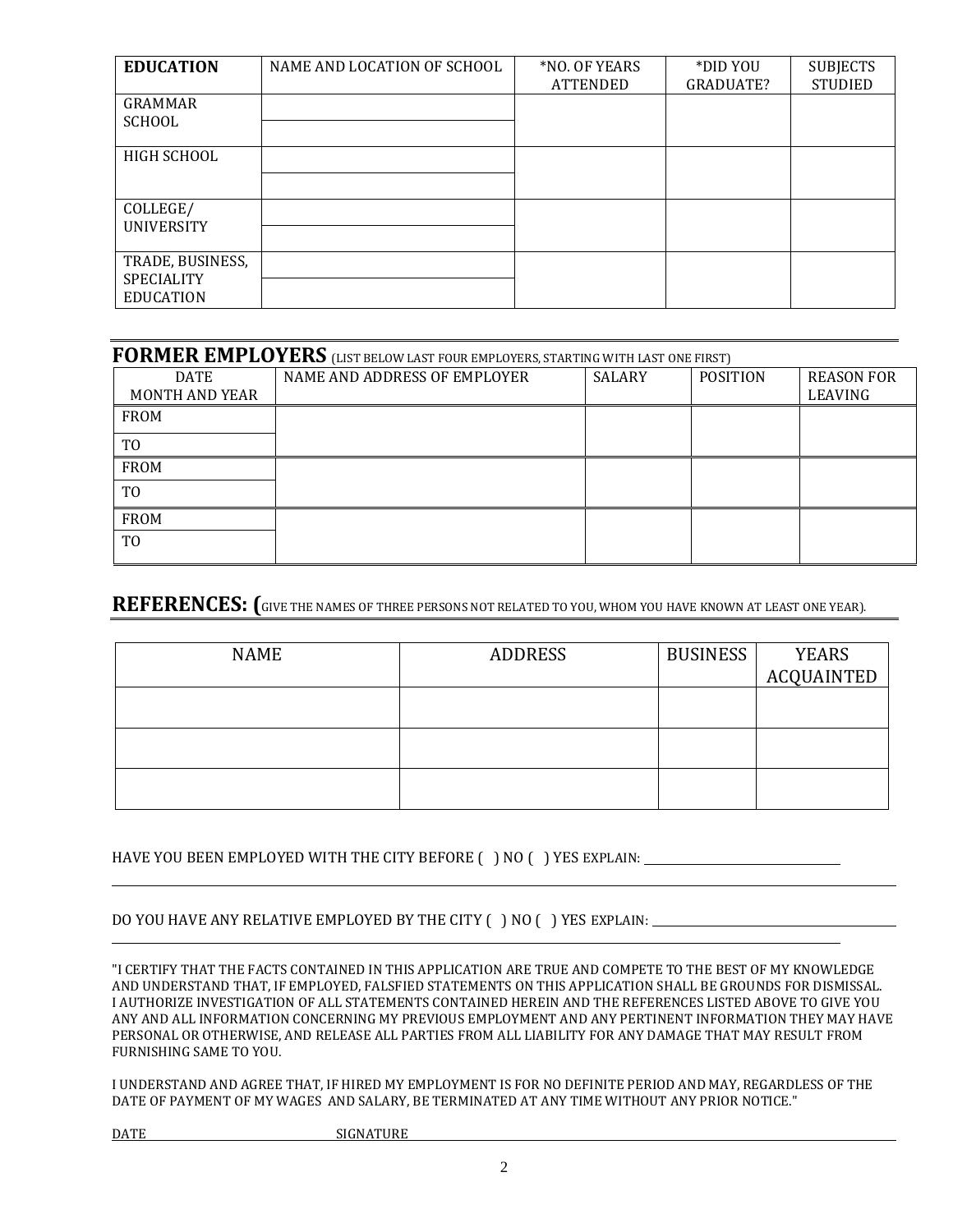# **MOTOR VEHICLE RECORD CHECK**

The City of Marquette reserves the right to conduct a review of the driving records of applicants for employment. Employment may be contingent upon the possession of a good driving record.

| DRIVER'S LICENSE NUMBER                                 | EXPIRATION DATE                                |
|---------------------------------------------------------|------------------------------------------------|
|                                                         |                                                |
| STATE OF<br><b>TOWA</b><br>______OTHER (SPECIFY) ______ |                                                |
|                                                         |                                                |
| COMMERCIAL DRIVER'S LICENSE NO<br>YES.                  | TYPES OF ENDORSEMENTS/ RESTRICTIONS (EXPLAIN): |

I CERTIFY THAT ANSWERS GIVEN HEREIN ARE TRUE AND COMPLETE TO THE BEST OF MY KNOWLEDGE. I AUTHORIZE INVESTIGATION OF ALL STATEMENTS CONTAINED IN THIS APPLICATION FOR EMPLOYMENT AS MAY BE NECESSARY IN ARRIVING AT AN EMPLOYMENT DECISION.

IN THE EVENT OF EMPLOYMENT, I UNDERSTAND THAT FALSE OR MISLEADING INFORMATION GIVEN IN MY APPLICATION OR INTERVIEW(S) MAY RESULT IN DISCHARGE. I UNDERSTAND, ALSO, THAT I AM REQUIRED TO ABIDE BY ALL RULES AND REGULATIONS OF THE EMPLOYER.

Signature of Applicant Date Date Date Date Date

Applicants Name (Printed/Typed)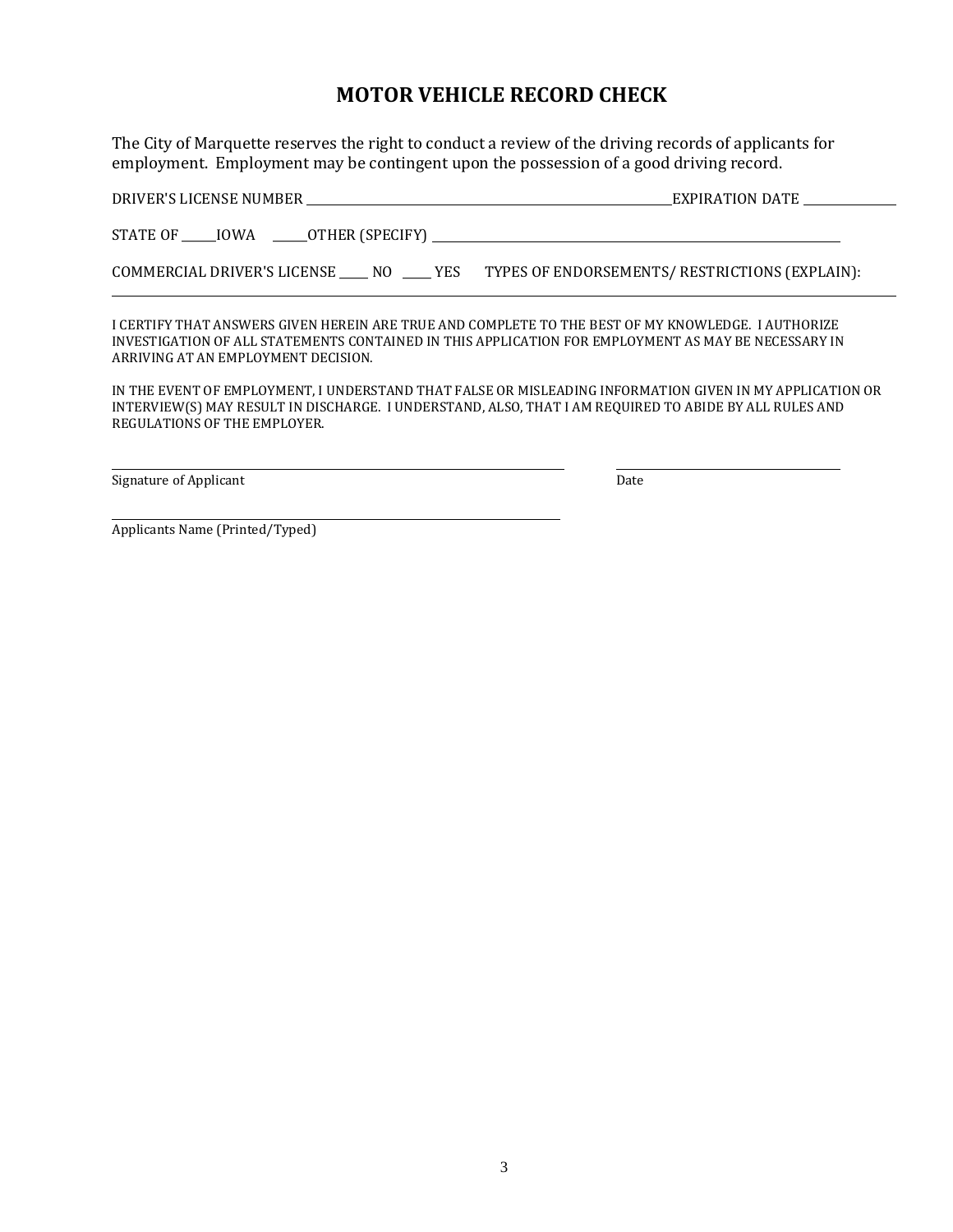# **AUTHORIZATION FOR EXAMINATION AND RELEASE OF INFORMATION**

I, do hereby authorize a review, full disclosure and release of any and all records concerning myself to any duly authorized officer, agent or employee of the City of Marquette whether the records are of a public, private, or confidential nature, with the following understandings:

- 1. The information reviewed, disclosed, or released may be used by the City of Marquette to determine employment eligibility.
- 2. I release the providers and users of the information collected pursuant to this authorization form any liability under state or federal privacy laws and further release the City of Marquette, its officers, agents and employees from any liability which may be incurred as a result of the collections and use of the information.
- 3. If this authorization is not sufficient to obtain access to certain records, it is understood that I may be requested to execute some other appropriate authorization or release, and that any failure to do so may be taken into consideration by the City of Marquette in their review of this application.
- 4. I understand that I may revoke this Authorization in writing at any time and the City of Marquette may take any such revocation of this Authorization into consideration in their review of the license application.
- 5. This authorization will automatically expire one year from the date signed.
- 6. A photocopy of this authorization will have the same force and effect as the original.
- 7. I also understand that under the Federal Fair Credit Reporting Act. I have the right to make a written request to this organization, within a reasonable time, for the disclosure of the nature and scope of the investigation. I authorize all persons and organizations to release any information concerning my background and hereby release all persons and organizations from liability for any damage whatsoever from this information.

Signature of Applicant Date Date Date Date

 $\overline{\phantom{a}}$ 

Applicants Name (Printed/Typed)